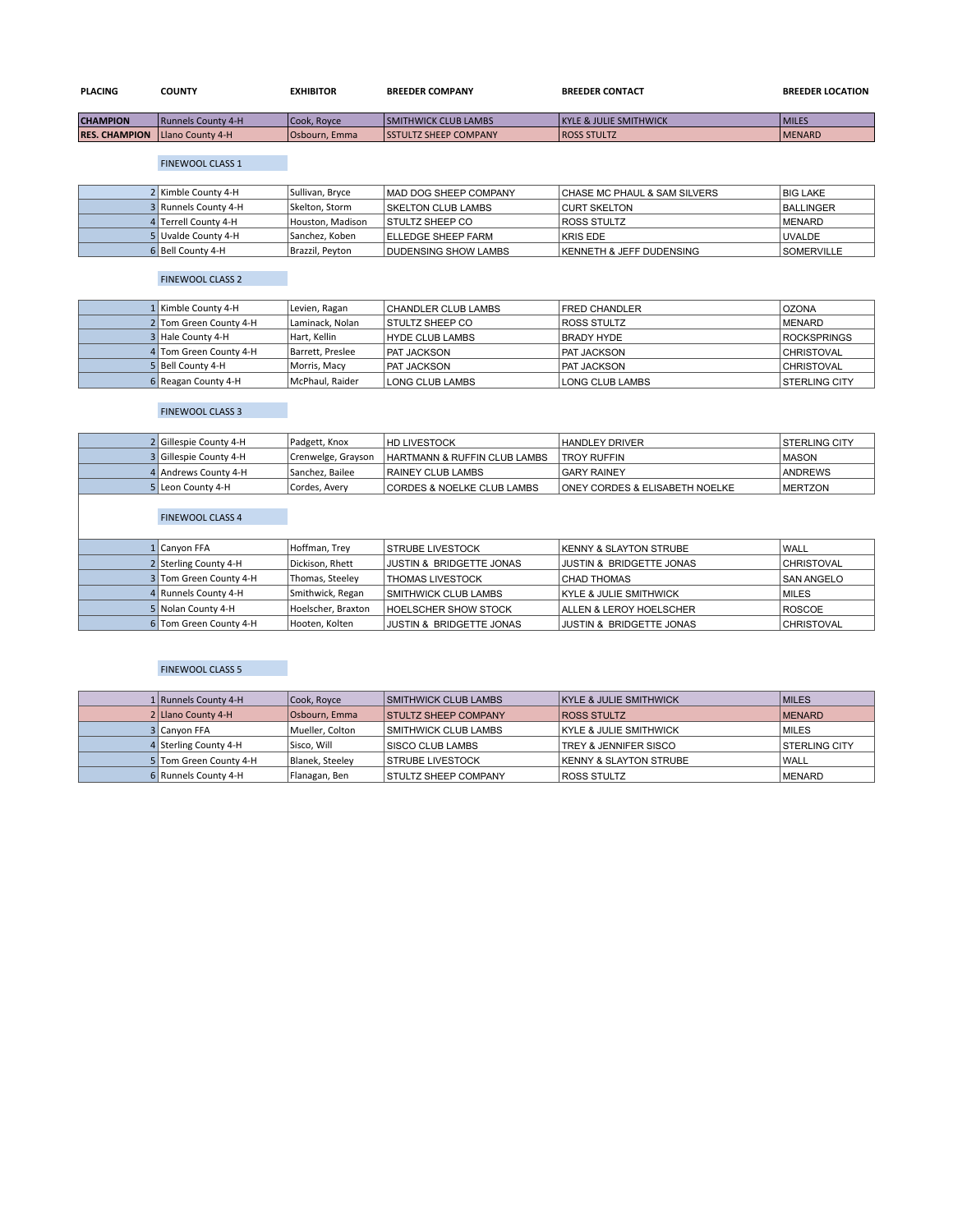| <b>PLACING</b>       | <b>COUNTY</b>             | <b>EXHIBITOR</b> | <b>BREEDER COMPANY</b>      | <b>BREEDER CONTACT</b>             | <b>BREEDER LOCATION</b> |
|----------------------|---------------------------|------------------|-----------------------------|------------------------------------|-------------------------|
| <b>CHAMPION</b>      | <b>Runnels County 4-H</b> | Cook. Rovce      | <b>SMITHWICK CLUB LAMBS</b> | <b>IKYLE &amp; JULIE SMITHWICK</b> | <b>IMILES</b>           |
| <b>RES. CHAMPION</b> | <b>ILlano County 4-H</b>  | Osbourn, Emma    | <b>STULTZ SHEEP COMPANY</b> | <b>ROSS STULTZ</b>                 | <b>IMENARD</b>          |

# FINEWOOL CROSS CLASS 1

| 1 Parker County 4-H    | Conway, Summer     | <b>SMITHWICK CLUB LAMBS</b> | <b>KYLE &amp; JULIE SMITHWICK</b>       | <b>MILES</b>          |
|------------------------|--------------------|-----------------------------|-----------------------------------------|-----------------------|
| 2 Midland County 4-H   | Ivey, Samantha     | <b>SMITHWICK CLUB LAMBS</b> | KYLE & JULIE SMITHWICK                  | <b>MILES</b>          |
| 3 Canyon FFA           | Krippendorf, Lizzy | <b>SMITHWICK CLUB LAMBS</b> | <b>KYLE &amp; JULIE SMITHWICK</b>       | <b>MILES</b>          |
| 4 Johnson County 4-H   | White, Brandon     | <b>SMITHWICK CLUB LAMBS</b> | <b>KYLE &amp; JULIE SMITHWICK</b>       | <b>MILES</b>          |
| 5 Somerset FFA         | Blair, Sydney      | MAD DOG CLUB LAMBS          | <b>CHASE MC PHAUL &amp; SAM SILVERS</b> | <b>BIG LAKE</b>       |
| 6 Guadalupe County 4-H | Braune, Janae      | LONG CLUB LAMBS             | LONG CLUB LAMBS                         | <b>ISTERLING CITY</b> |
| 7 Bell County 4-H      | Dyer, Finley       | <b>SMITHWICK CLUB LAMBS</b> | <b>IKYLE &amp; JULIE SMITHWICK</b>      | <b>MILES</b>          |
| 8 Tom Green County 4-H | Redden, Ryland     | <b>STRUBE LIVESTOCK</b>     | <b>KENNY &amp; SLAYTON STRUBE</b>       | <b>WALL</b>           |

## FINEWOOL CROSS CLASS 2

| 1 Runnels County 4-H   | Dunlap, Brayden   | <b>SMITHWICK CLUB LAMBS</b>         | <b>KYLE &amp; JULIE SMITHWICK</b>   | <b>IMILES</b>     |
|------------------------|-------------------|-------------------------------------|-------------------------------------|-------------------|
| 2 Kennedy-Kleberg 4-H  | Mathis, Amy Kaye  | <b>JUSTIN &amp; BRIDGETTE JONAS</b> | <b>JUSTIN &amp; BRIDGETTE JONAS</b> | <b>CHRISTOVAL</b> |
| 3 Nolan County 4-H     | Hoelscher, Kinley | <b>SMITHWICK CLUB LAMBS</b>         | <b>KYLE &amp; JULIE SMITHWICK</b>   | MILES             |
| 4 Runnels County 4-H   | Vahlenkamp, Kyle  | <b>SMITHWICK CLUB LAMBS</b>         | KYLE & JULIE SMITHWICK              | MILES             |
| 5 Tom Green County 4-H | Jonas, Levi       | <b>JUSTIN &amp; BRIDGETTE JONAS</b> | <b>JUSTIN &amp; BRIDGETTE JONAS</b> | <b>CHRISTOVAL</b> |
| 6 Canyon FFA           | Wunderlich, Rylee | <b>SMITHWICK CLUB LAMBS</b>         | <b>KYLE &amp; JULIE SMITHWICK</b>   | MILES             |
| Tom Green County 4-H   | Barrett, Rylee    | <b>PAT JACKSON</b>                  | <b>PAT JACKSON</b>                  | <b>CHRISTOVAL</b> |
| 8 Canyon FFA           | Krippendorf, Luke | <b>SMITHWICK CLUB LAMBS</b>         | KYLE & JULIE SMITHWICK              | <b>MILES</b>      |

## FINEWOOL CROSS CLASS 3

| 1 Sterling County 4-H  | Hines, Tristan        | <b>HORWOOD CLUB LAMBS</b>           | LONNIE & KATLIN HORWOOD                 | <b>ISTERLING CITY</b> |
|------------------------|-----------------------|-------------------------------------|-----------------------------------------|-----------------------|
| 2 Kimble County 4-H    | Sullivan, Blane       | MAD DOG CLUB LAMBS                  | <b>CHASE MC PHAUL &amp; SAM SILVERS</b> | <b>BIG LAKE</b>       |
| 3 Bandera County 4-H   | Ashley, Seth          | HYDE CLUB LAMBS                     | BRADY HYDE                              | <b>ROCKSPRINGS</b>    |
| 4 Reagan County 4-H    | Hruska, Jake          | <b>JUSTIN &amp; BRIDGETTE JONAS</b> | <b>JUSTIN &amp; BRIDGETTE JONAS</b>     | <b>STERLING CITY</b>  |
| 5 Fort Davis FFA       | Boultinghouse, Gracie | <b>CHANDLER CLUB LAMBS</b>          | <b>IFRED CHANDLER</b>                   | l OZONA               |
| 6 Tom Green County 4-H | Stultz, Hadley        | <b>STULTZ SHEEP COMPANY</b>         | <b>ROSS STULTZ</b>                      | <b>IMENARD</b>        |
| 7 Gillespie County 4-H | Klalehn, Oakley       | <b>SANDERS SHOW LAMBS</b>           | <b>IROY &amp; LISA SANDERS</b>          | <b>HARPIER</b>        |
| 8 Menard County 4-H    | Bannowsky, Addy       | <b>JUSTIN &amp; BRIDGETTE JONAS</b> | <b>JUSTIN &amp; BRIDGETTE JONAS</b>     | <b>CHRISTOVAL</b>     |
|                        |                       |                                     |                                         |                       |

# FINEWOOL CROSS CLASS 4

| 1 Lampasas County 4-H | Parker, LeeAnn  | <b>STRUBE LIVESTOCK</b>             | <b>KENNY &amp; SLAYTON STRUBE</b>    | <b>WALL</b>       |
|-----------------------|-----------------|-------------------------------------|--------------------------------------|-------------------|
| 2 Runnels County 4-H  | Gibbs, Trevor   | <b>PAT JACKSON</b>                  | <b>PAT JACKSON</b>                   | <b>CHRISTOVAL</b> |
| 3 Kerr County 4-H     | Thompson, Emma  | <b>ISTRUBE LIVESTOCK</b>            | <b>KENNY &amp; SLAYTON STRUBE</b>    | <b>WALL</b>       |
| 4 Kendall County 4-H  | Boles, Payton   | <b>STULTZ SHEEP COMPANY</b>         | <b>ROSS STULTZ</b>                   | <b>MENARD</b>     |
| 5 Crockett County 4-H | Bean, Claire    | <b>RYAN BEAN</b>                    | RYAN BEAN                            | <b>OZONA</b>      |
| 6 Canvon FFA          | Wiley, Brooklyn | <b>SMITHWICK CLUB LAMBS</b>         | <b>KYLE &amp; JULIE SMITHWICK</b>    | <b>MILES</b>      |
| 7 Nolan County 4-H    | Etheredge, Alex | <b>INEWSOM LIVSTOCK</b>             | <b>LOGAN &amp; JENNY BETT NEWSOM</b> | <b>OLTON</b>      |
| 8 Hopkins County 4-H  | Ragan, Reese    | <b>JUSTIN &amp; BRIDGETTE JONAS</b> | <b>JUSTIN &amp; BRIDGETTE JONAS</b>  | <b>CHRISTOVAL</b> |

## FINEWOOLCROSS CLASS 5

| 2 Val Verde County 4-H | Qualia, Paige    | <b>HORWOOD SHOW LANBS</b> | <b>LONNIE &amp; KARLIN HORWOOD</b>   | <b>ISTERLING CITY</b> |
|------------------------|------------------|---------------------------|--------------------------------------|-----------------------|
| 3 Bailey County 4-H    | Hart. Pavton     | LONG CLUB LAMBS           | LONG CLUB LAMBS                      | <b>STERLING CITY</b>  |
| 4 Mansfield FFA        | Wall, Brylyn     | <b>STRUBE LIVESTOCK</b>   | <b>IKENNY &amp; SLAYTON STRUBE</b>   | WALL                  |
| 5 Lubbock County 4-H   | Collins. Matt    | LONG CLUB LAMBS           | <b>LONG CLUB LAMBS</b>               | <b>ISTERLING CITY</b> |
| 6 Joshua FFA           | Campbell, Mayson | <b>SPRUILL FARMS</b>      | I STUART SPRUILL                     | <b>STEPHENVILLE</b>   |
| 8 Bangs FFA            | Deen, Hayden     | <b>INEWSOM LIVESTOCK</b>  | <b>LOGAN &amp; JENNY BETT NEWSOM</b> | <b>OLTON</b>          |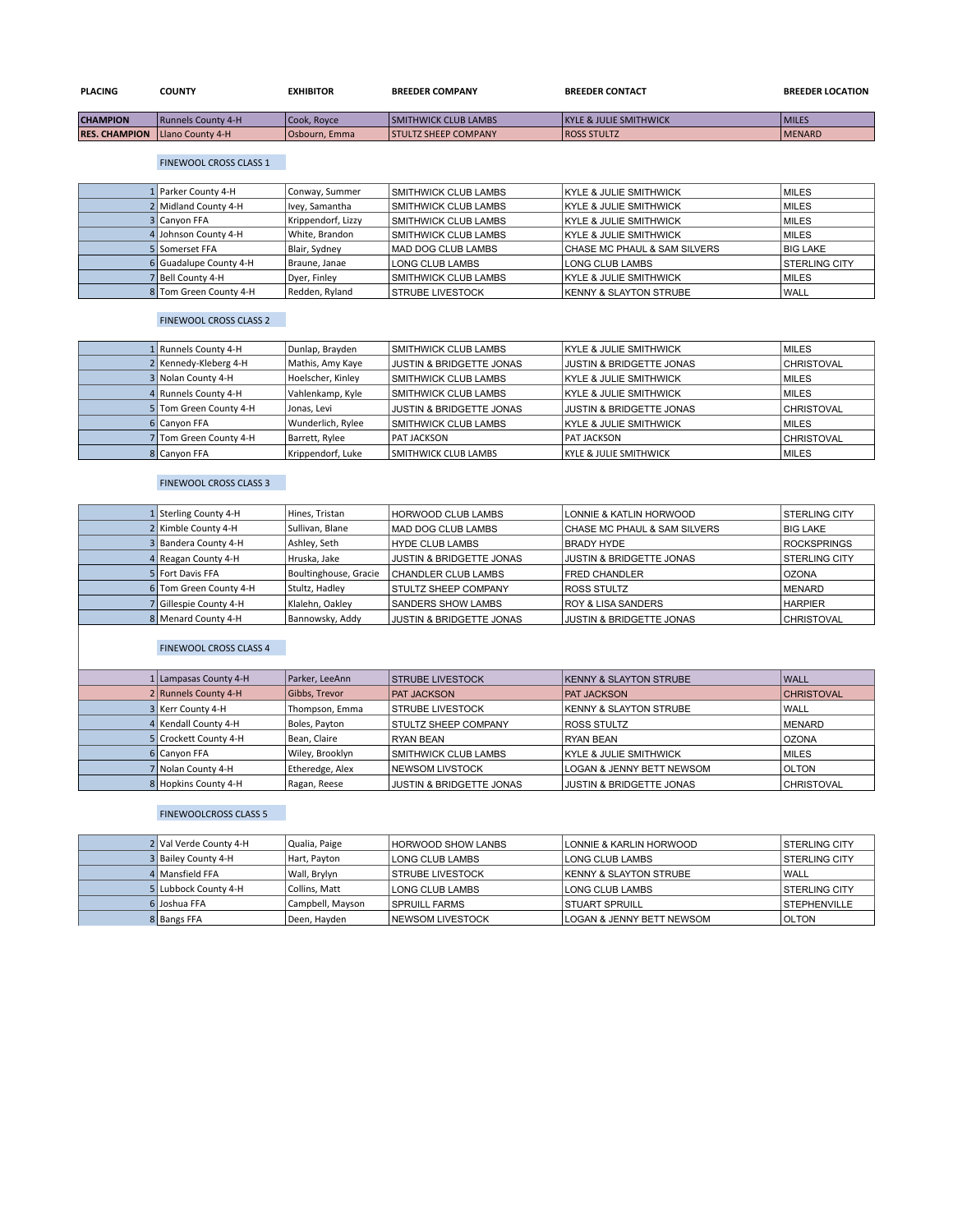| <b>PLACING</b>       | <b>COUNTY</b>          | <b>EXHIBITOR</b> | <b>BREEDER COMPANY</b>      | <b>BREEDER CONTACT</b>            | <b>BREEDER LOCATION</b> |
|----------------------|------------------------|------------------|-----------------------------|-----------------------------------|-------------------------|
|                      |                        |                  |                             |                                   |                         |
| <b>CHAMPION</b>      | Gillespie County 4-H   | Roeder, Brylie   | <b>ROEDER RANCH</b>         | <b>BRAD ROEDER</b>                | <b>FREDERICKSBURG</b>   |
| <b>RES. CHAMPION</b> | Gillespie County 4-H   | Mock, Blaze      | <b>JADE LIVESTOCK</b>       | <b>GLEN MARTIN</b>                | <b>MASON</b>            |
|                      |                        |                  |                             |                                   |                         |
|                      | <b>DORPER CLASS 1</b>  |                  |                             |                                   |                         |
|                      |                        |                  |                             |                                   |                         |
|                      | 1 Gillespie County 4-H | Roeder, Brylie   | <b>ROEDER RANCH</b>         | <b>BRAD ROEDER</b>                | <b>FREDERICKSBURG</b>   |
|                      | 2 Kendall County 4-H   | Mock, Blaze      | <b>JADE LIVESTOCK</b>       | <b>GLEN MARTIN</b>                | <b>MASON</b>            |
|                      |                        |                  |                             |                                   |                         |
|                      | <b>DORPER CLASS 2</b>  |                  |                             |                                   |                         |
|                      |                        |                  |                             |                                   |                         |
|                      | 1 Medina County 4-H    | Johnson, Hadley  | KELLY HAIR SHEEP            | <b>COLTON &amp; KATHRYN BLACK</b> | LIPAN                   |
|                      | 2 Canyon FFA           | Daly, Kasadee    | FEED MY SHEEP RANCH COMPANY | <b>PERSTON FERIS</b>              | <b>SONORA</b>           |
|                      |                        |                  |                             |                                   |                         |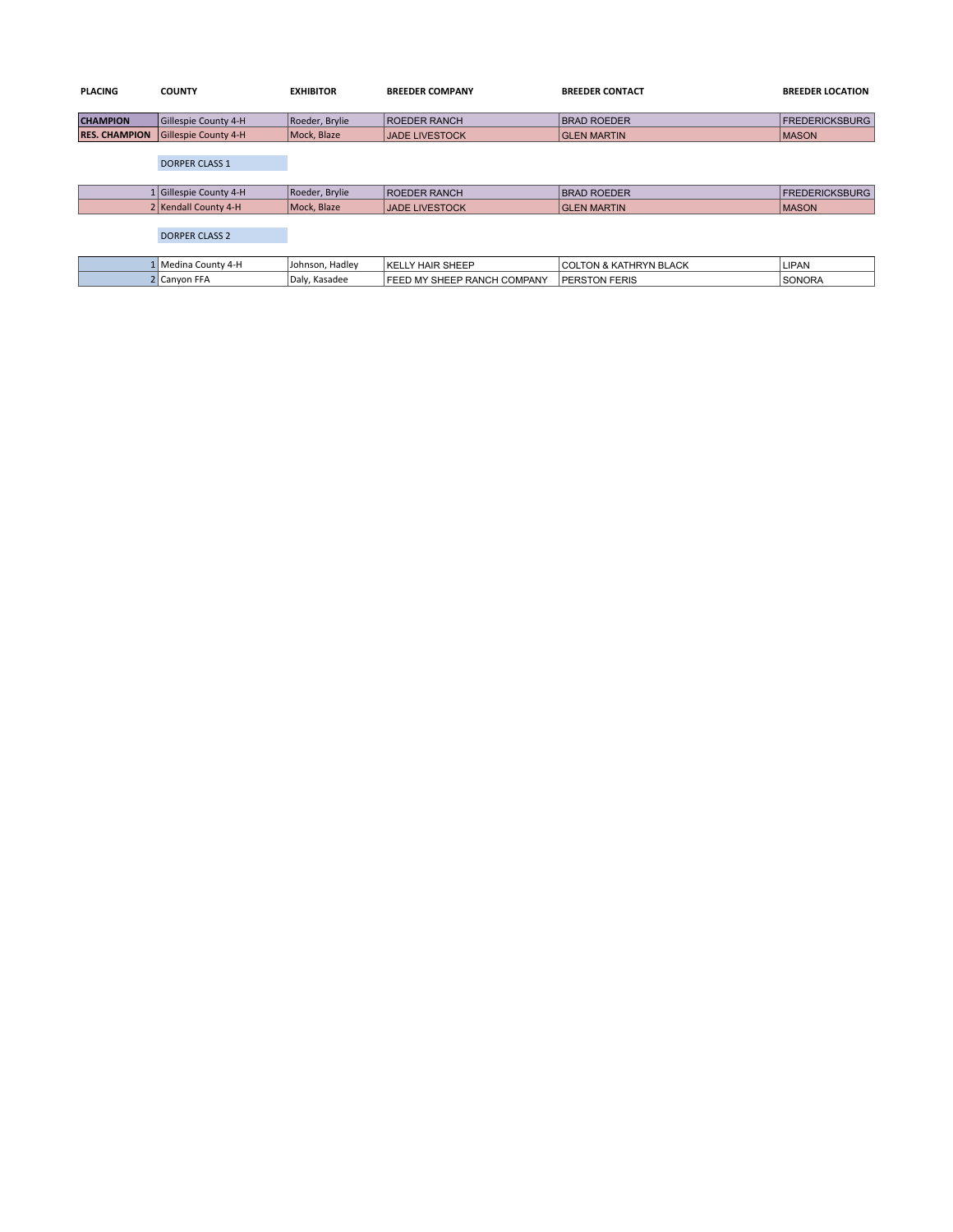| <b>PLACING</b>  | <b>COUNTY</b>               | <b>EXHIBITOR</b> | <b>BREEDER COMPANY</b>               | <b>BREEDER CONTACT</b>         | <b>BREEDER LOCATION</b> |
|-----------------|-----------------------------|------------------|--------------------------------------|--------------------------------|-------------------------|
| <b>CHAMPION</b> | <b>Robertson County 4-H</b> |                  | Zimmerman, Ramzey   FRITZ SOUTHDOWNS | <b>KEVIN &amp; SUSAN FRITZ</b> | <b>FREDERICKSBURG</b>   |

**RES. CHAMPION** Sterling County 4-H Dickison, Quinn SMITHWICK CLUB LAMBS KYLE & JULIE SMITHWICK MILES

## SOUTHDOWN CLASS 1

| 1 Guadalupe County 4-H | Sisak, Peyton     | <b>TIM SISAK</b>            | <b>TIM SISAK</b>                  | <b>SEGUIN</b>          |
|------------------------|-------------------|-----------------------------|-----------------------------------|------------------------|
| 2 Lynn County 4-H      | Schilling, Kynlie | <b>FRITZ SOUTHDOWNS</b>     | <b>IKEVIN &amp; SUSAN FRITZ</b>   | <b>IFREDERICKSBURG</b> |
| 3 Brazos County 4-H    | Fair. Coulter     | <b>FRITZ SOUTHDOWNS</b>     | <b>IKEVIN &amp; SUSAN FRITZ</b>   | <b>IFREDERICKSBURG</b> |
| 5 Robertson County 4-H | Rachui, Autumn    | <b>FRITZ SOUTHDOWNS</b>     | <b>IKEVIN &amp; SUSAN FRITZ</b>   | <b>FREDERICKSBURG</b>  |
| 6 Reagan County 4-H    | Mc Phaul, Ramsey  | <b>SMITHWICK CLUB LAMBS</b> | <b>KYLE &amp; JULIE SMITHWICK</b> | <b>IMILES</b>          |

#### SOUTHDOWN CLASS 2

| 1 Robertson County 4-H  | Zimmerman, Jaxon | FRITZ SOUTHDOWNS            | <b>IKEVIN &amp; SUSAN FRITZ</b>   | <b>FREDERICKSBURG</b> |
|-------------------------|------------------|-----------------------------|-----------------------------------|-----------------------|
| 2 Montgomery County 4-H | Cheshire, Drew   | FRITZ SOUTHDOWNS            | <b>KEVIN &amp; SUSAN FRITZ</b>    | <b>FREDERICKSBURG</b> |
| 3 Gillespie County 4-H  | Bowers. Brett    | JENNINGS SHOW LAMBS         | <b>GARY &amp; AARON JENNINGS</b>  | <b>FREDONIA</b>       |
| 4 Erath County 4-H      | Powell, Layne    | <b>SMITHWICK CLUB LAMBS</b> | <b>KYLE &amp; JULIE SMITHWICK</b> | MILES                 |
| 5 Bandera County 4-H    | Peterson, Davis  | <b>ASHLEY CLUB LAMBS</b>    | <b>ROBERT ASHLEY</b>              | <b>MEDINA</b>         |
| 6 Kerr County 4-H       | Fisher, Renee    | <b>FRITZ SOUTHDOWNS</b>     | <b>KEVIN &amp; SUSAN FRITZ</b>    | <b>FREDERICKSBURG</b> |

### SOUTHDOWN CLASS 3

| 1 Sterling County 4-H  | Dickison, Quinn     | <b>SMITHWICK CLUB LAMBS</b> | <b>KYLE &amp; JULIE SMITHWICK</b>  | <b>MILES</b>     |
|------------------------|---------------------|-----------------------------|------------------------------------|------------------|
| 2 Canyon FFA           | Krippendorf, Landon | <b>JENNINGS SHOW LAMBS</b>  | <b>GARY &amp; AARON JENNINGS</b>   | <b>FREDONIA</b>  |
| 3 Llano County 4-H     | Brown, Skylar       | <b>FLANAGAN SOUTHDOWNS</b>  | <b>ISCOTT &amp; MYLEA FLANAGAN</b> | <b>BALLINGER</b> |
| 5 Tom Greem County 4-H | Hohensee, Hadley    | <b>ASHLEY CLUB LAMBS</b>    | <b>ROBERT ASHLEY</b>               | <b>MEDINA</b>    |
| 6 Bell County 4-H      | Singleton, Addison  | <b>JENNINGS SHOW LAMBS</b>  | <b>GARY &amp; AARON JENNINGS</b>   | <b>IFREDONIA</b> |

## SOUTHDOWN CLASS 4

| 1 Robertson County 4-H  |                 | Zimmerman, Ramzey   FRITZ SOUTHDOWNS | <b>IKEVIN &amp; SUSAN FRITZ</b>        | <b>FREDERICKSBURG</b> |
|-------------------------|-----------------|--------------------------------------|----------------------------------------|-----------------------|
| 2 Montgomery County 4-H | Lira, Ryder     | <b>HAWS CLUB LAMBS</b>               | RICKY, VALERIE, BRANDON, & NATHAN HAWS | <b>BEEVILLE</b>       |
| 3 Corvell County 4-H    | Harbour, Trey   | HARBOUR LIVESTOCK                    | <b>IMIKE &amp; CONNIE HARBOUR</b>      | <b>GATESVILLE</b>     |
| 4 Montgomery County 4-H | Meier, Landry   | <b>FRITZ SOUTHDOWNS</b>              | <b>KEVIN &amp; SUSAN FRITZ</b>         | <b>FREDERICKSBURG</b> |
| 5 Canvon FFA            | Howell, Madilyn | JENNINGS SHOW LAMBS                  | <b>GARY &amp; AARON JENNINGS</b>       | <b>FREDONIA</b>       |
| 6 Live Oak Coumnty 4-H  | Lee, Ava        | <b>SMITHWICK CLUB LAMBS</b>          | <b>IKYLE &amp; JULIE SMITHWICK</b>     | <b>IMILES</b>         |

## SOUTHDOWN CLASS 5

| 1 Gillespie County 4-H | Bauer, Brittley | <b>JENNINGS SHOW LAMBS</b>  | <b>GARY &amp; AARON JENNINGS</b>  | <b>IFREDONIA</b> |
|------------------------|-----------------|-----------------------------|-----------------------------------|------------------|
| 2 Runnels County 4-H   | Flanagan, Avery | <b>IFLANAGAN SOUTHDOWNS</b> | <b>SCOTT &amp; MYLEA FLANAGAN</b> | <b>BALLINGER</b> |
| 3 Canvon FFA           | Egbert, Thommy  | <b>JENNINGS SHOW LAMBS</b>  | <b>GARY &amp; AARON JENNINGS</b>  | <b>IFREDONIA</b> |
| 4 Nueces County 4-H    | Lee, Grady      | <b>FLANAGAN SOUTHDOWNS</b>  | <b>SCOTT &amp; MYLEA FLANAGAN</b> | <b>BALLINGER</b> |
| 5 Parker County 4-H    | Conway, Kallie  | <b>JENNINGS SHOW LAMBS</b>  | <b>GARY &amp; AARON JENNINGS</b>  | <b>FREDONIA</b>  |
| 6 Medina County 4-H    | Vaughn, Emilee  | I ASHLEY SHOW LAMBS         | <b>IROBERT ASHLEY</b>             | <b>IMEDINA</b>   |

### SOUTHDOWN CLASS 6

| 1 Johnson City FFA     | Meyer, Caleb      | <b>FRITZ SOUTHDOWNS</b> | <b>IKEVIN &amp; SUSAN FRITZ</b>  | <b>FREDERICKSBURG</b> |
|------------------------|-------------------|-------------------------|----------------------------------|-----------------------|
| 2 Llano County 4-H     | Phillips, Gentri  | <b>WEST SOUTHDOWNS</b>  | <b>JAMES WEST</b>                | <b>BRYAN</b>          |
| 3 Madison County 4-H   | Hurst, Emma       | MARSHALL EATON          | <b>MARSHALL EATON</b>            | <b>OVALO</b>          |
| 4 Gillespie County 4-H | Roeder, Brodie    | <b>FRITZ SOUTHDOWNS</b> | <b>KEVIN &amp; SUSAN FRITZ</b>   | <b>FREDERICKSBURG</b> |
| 5 Lubbock County 4-H   | Follis, Abigail   | JENNINGS SHOW LAMBS     | <b>GARY &amp; AARON JENNINGS</b> | <b>FREDONIA</b>       |
| 6 Kendall County 4-H   | Geistweidt, Sarah | JENNINGS SHOW LAMBS     | I GARY & AARON JENNINGS          | <b>IFREDONIA</b>      |